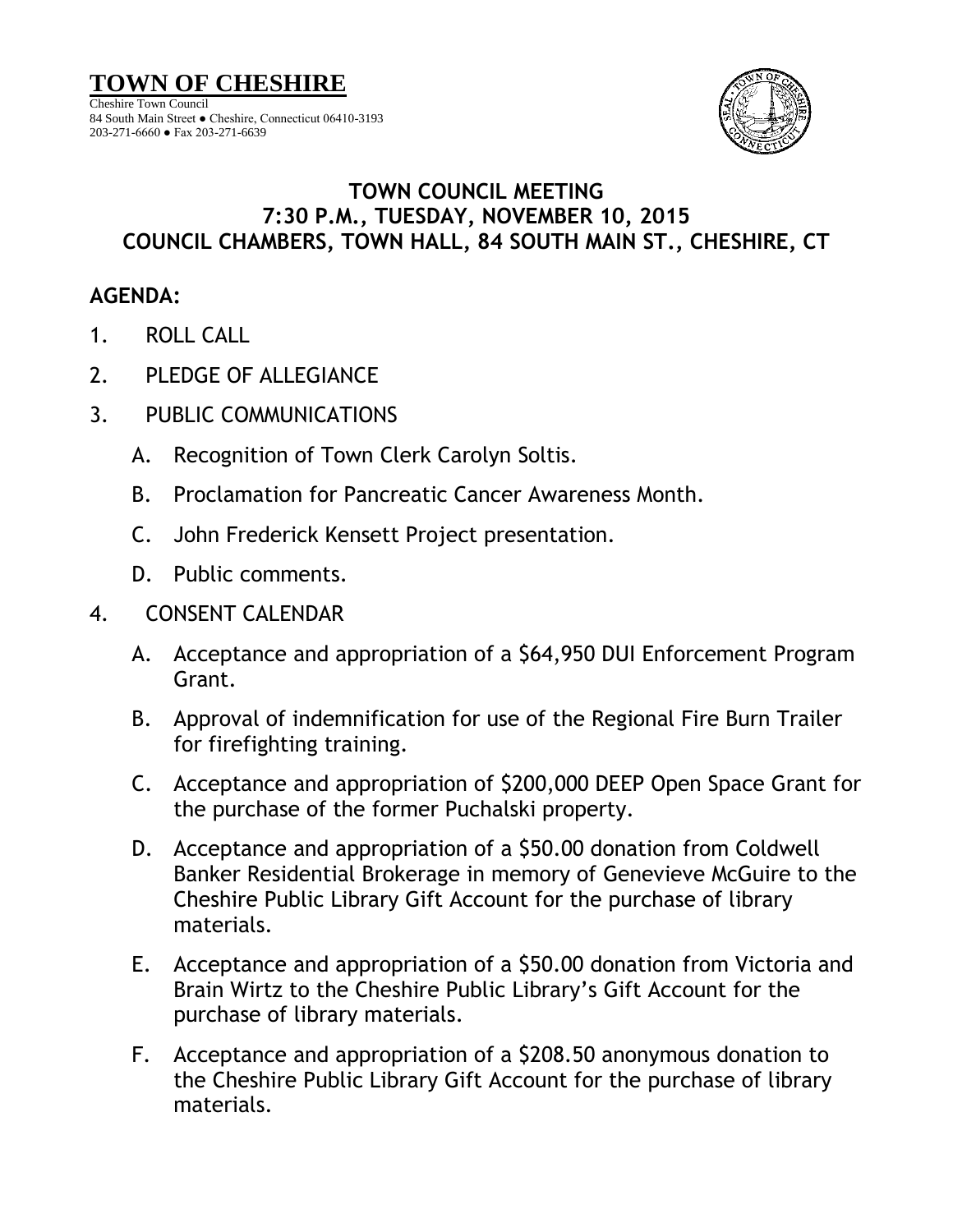- G. Acceptance and appropriation of a \$15.00 anonymous donation to the Human Services Gift Account for general purposes.
- H. Acceptance and appropriation of a \$20.00 donation from Robert Tucker to the Human Services Gift Account for the holiday program.
- 5. ITEMS REMOVED FROM CONSENT CALENDAR
- 6. OLD BUSINESS
- 7. NEW BUSINESS
	- A. Approval of ordinance amendment for tax exemption of renewable energy generating systems.
	- B. Approval of \$350,000 increase of FY 16 operating budget for allocation of Surplus Fund Balance to Debt Service Reserve.
	- C. Legislative recommendations.
	- D. Referral of capital projects to the Public Building Commission.
	- E. Authorization for a Library Fine Amnesty Week.
	- F. Authorization to allocate \$10,000 for professional and consulting services for services needed to complete the initial phase for the CHS Concession Stand Construction Group.
	- G. Award of design work for the Districtwide Lavatory project.
	- H. Award of construction bid for Senior Center Renovation project.
	- I. Streetlight purchasing financing.
	- J. Appointment of Liz Linehan to replace Jim Sima on the CHS Concession Stand Study Group.
	- K. Approval of settlement for Lorenzo v. Bodell/Town of Cheshire, possible executive session.
- 8. TOWN MANAGER REPORT AND COMMUNICATIONS
	- A. Monthly Status Report.
	- B. Department Status Reports: Police, Fire, Fire Marshal.
- 9. TOWN ATTORNEY REPORT AND COMMUNICATIONS